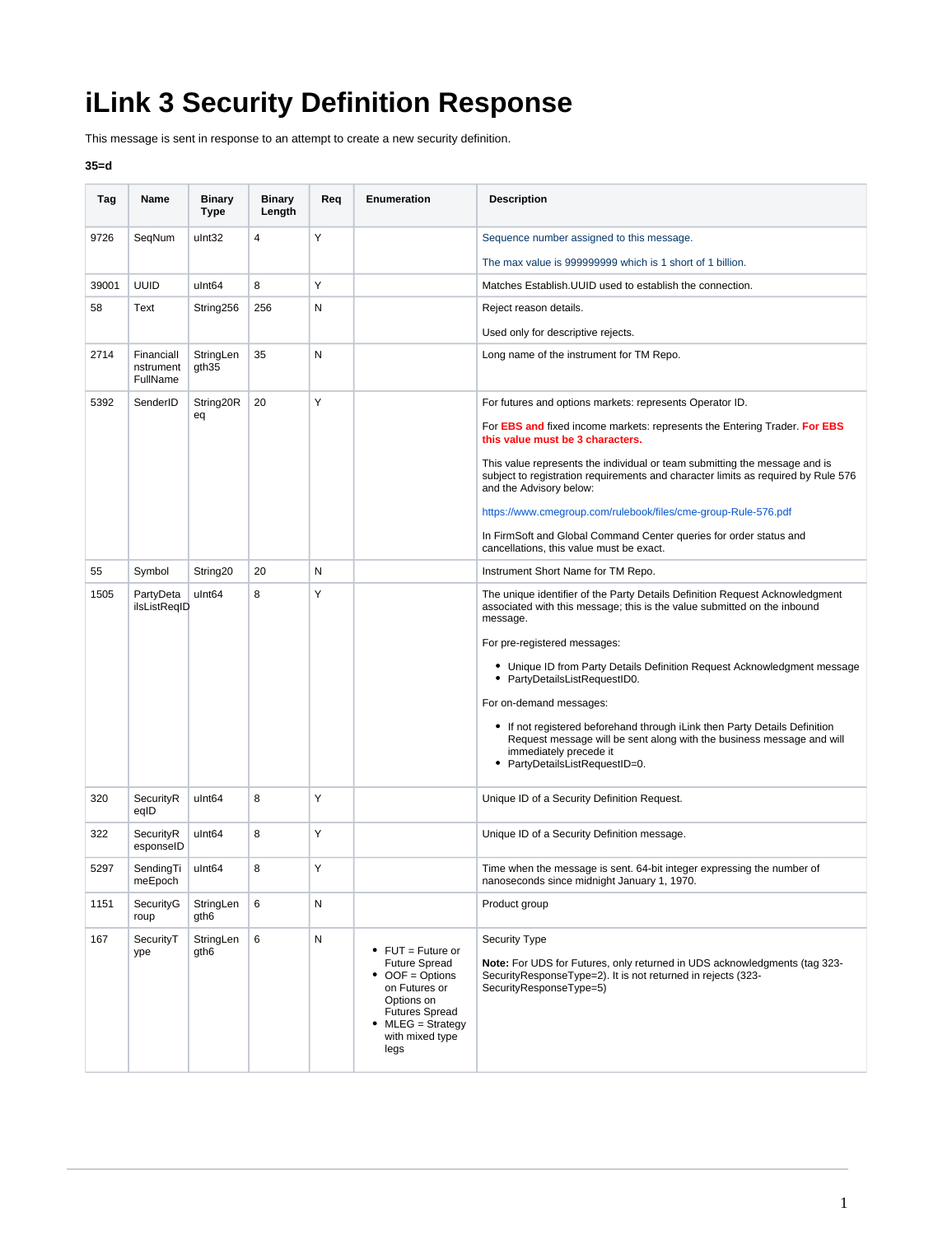| 9537  | Location                             | String5Req 5        |                | Υ         |                                                                                                                                                                                                                    | ISO identifier of the physical location of the individual or team head trader<br>identified by the tag 5392 (SenderID) in the message.                                                                                       |
|-------|--------------------------------------|---------------------|----------------|-----------|--------------------------------------------------------------------------------------------------------------------------------------------------------------------------------------------------------------------|------------------------------------------------------------------------------------------------------------------------------------------------------------------------------------------------------------------------------|
|       |                                      |                     |                |           |                                                                                                                                                                                                                    | The first two bytes as per ISO 3166-1, identify the country (e.g., $JP = Japan$ , CN<br>$=$ China).                                                                                                                          |
|       |                                      |                     |                |           |                                                                                                                                                                                                                    | The next three bytes indicate a comma-delimited state or province code (e.g.,<br>$CA = California$ , $QC = Quebec$ ).                                                                                                        |
|       |                                      |                     |                |           |                                                                                                                                                                                                                    | For valid values, refer to ftp.cmegroup.com/fix/coo.                                                                                                                                                                         |
|       |                                      |                     |                |           |                                                                                                                                                                                                                    | Market Regulation requires only the submission of the two first characters<br>of tag 9537-Location for all countries with the exception of Canada. For<br>Canada, the 5 bytes including the province code must be submitted. |
|       |                                      |                     |                |           |                                                                                                                                                                                                                    | Note: this field is optional for EBS Market and eFIX Matching Service<br>instruments.                                                                                                                                        |
| 48    | SecurityID                           | Int32NULL           | $\overline{4}$ | N         |                                                                                                                                                                                                                    | Identifier of the UDS/UDI.                                                                                                                                                                                                   |
| 15    | Currency                             | String3             | 3              | N         |                                                                                                                                                                                                                    | Identifies currency used for price.                                                                                                                                                                                          |
| 22    | SecurityID                           | SecurityID          | 0              | Υ         | Always 4=ISIN number                                                                                                                                                                                               | Identifies class or source of the tag 48-SecurityID value.                                                                                                                                                                   |
|       | Source                               | Source              |                |           |                                                                                                                                                                                                                    | Constant value.                                                                                                                                                                                                              |
| 200   | MaturityM                            | MaturityM           | 2              | ${\sf N}$ |                                                                                                                                                                                                                    | Instrument expiration; earliest leg maturity in the options strategy.                                                                                                                                                        |
|       | onthYear                             | onthYear            |                |           |                                                                                                                                                                                                                    | Format YYYYMM (i.e. 200912)                                                                                                                                                                                                  |
|       |                                      |                     |                |           |                                                                                                                                                                                                                    | For daily products, this tag contains the full calendar date as reflected in the<br>instrument symbol. Format YYYYMMDD (e.g. 20191205).                                                                                      |
|       |                                      |                     |                |           |                                                                                                                                                                                                                    | For weekly options products, this tag contains the calendar month and week<br>indicator reflected in the instrument symbol. Format YYYYMMwW (e.g., for the $4th$                                                             |
|       |                                      |                     |                |           |                                                                                                                                                                                                                    | week contracts, 201912W4).                                                                                                                                                                                                   |
| 5904  | DelayDur<br>ation                    | ulnt16NU<br>LL.     | 2              | N         |                                                                                                                                                                                                                    | Not currently being used.                                                                                                                                                                                                    |
| 916   | <b>StartDate</b>                     | LocalMkt<br>Date    | 2              | N         |                                                                                                                                                                                                                    | Start date of a financing deal, i.e. the date the buyer pays the seller cash and<br>takes control of the collateral.                                                                                                         |
| 917   | EndDate                              | LocalMkt<br>Date    | 2              | N         |                                                                                                                                                                                                                    | End date of a financing deal, i.e. the date the seller reimburses the buyer and<br>takes back control of the collateral.                                                                                                     |
| 37715 | MaxNoOf<br>Substituti<br>ons         | ulnt8NULL   1       |                | N         |                                                                                                                                                                                                                    | Max number of substitutions allowed. '0' indicates that substitutions are not<br>allowed.                                                                                                                                    |
| 5677  | SourceRe<br>polD                     | Int32NULL           | $\overline{4}$ | N         |                                                                                                                                                                                                                    | Represents the source repo instrument on which the new tailor made repo<br>should be modeled on                                                                                                                              |
| 788   | Terminati<br>onType                  | String <sub>8</sub> | 8              | N         |                                                                                                                                                                                                                    | Represents the term code                                                                                                                                                                                                     |
| 323   | SecurityR<br>esponseT<br>ype         | SecRspTyp 1         |                | Υ         | • SecurityRequestT<br>ype=1 (not used)<br>SecurityResponse<br>Type=2 (Accept<br>security proposal<br>with revisions as<br>indicated<br>in the message)<br>SecurityResponse<br>Type=5 (Reject<br>security proposal) | Type of response.                                                                                                                                                                                                            |
| 9779  | <b>UserDefin</b><br>edInstrum<br>ent | <b>UDI</b>          | $\mathbf 0$    | Y         | • Y=User defined<br>instrument                                                                                                                                                                                     | Identifies user-defined instruments<br>Constant value                                                                                                                                                                        |
| 827   | Expiration<br>Cycle                  | ExpCycle            | $\mathbf{1}$   | N         | • 0=Expire on<br>trading session<br>close (default)<br>$\bullet$ 2=Trading<br>eligibility<br>expiration<br>specified in the<br>date and time<br>fields                                                             | For tag 827-ExpirationCycle=2, instrument expires as indicated in market<br>data Security Definition (tag 35-MsgType=d) repeating block:<br>• Tag 865-EventType=7 (Last Eligible Trade Date)<br>• Tag 1145-EventTime         |